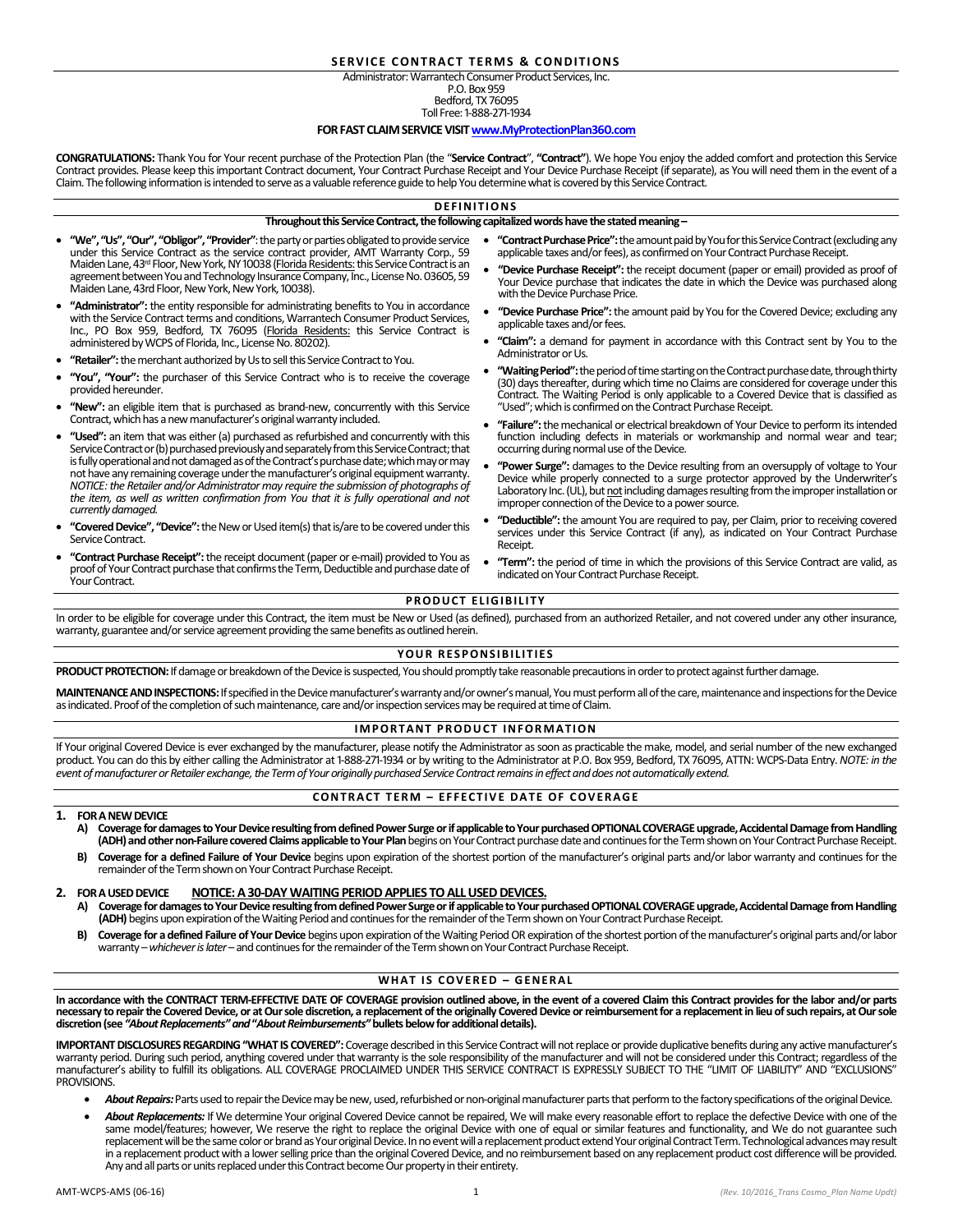*About Reimbursements:* In the event We determine to provide You with reimbursement for a replacement, such reimbursement will not exceed the amount equal to the fair market value of Your originally covered Device, based upon the age of the original Device at time of Claim, and at Our sole discretion. Reimbursements may be provided to You in the form of a check, voucher, or gift card.

# **BASE COVERAGE PLAN**

*(As indicated on Your Contract Purchase Receipt and applicable to You)*

- **1. TABLET/NOTEBOOK/LAPTOP PLAN:** If You purchased this Contract to cover Your eligible New or Used tablet/notebook/laptop Device (**"Your Plan"**), Your Plan provides everything outlined in the "WHAT IS COVERED-GENERAL" section above, PLUS covered Claims for:
	- **A) Damaged or Defective Buttons or Connectivity Ports:** labor and/or parts required to repair damaged or defective buttons or connectivity ports located on the Covered Device, when such damage / defect results in significant functional impairment of the Device.
	- **B) Defective Pixels:**labor and/or parts required to repair pixels within the display area, when such defect significantly impairs the Device's functionality.
	- **C) Dust, Internal Overheating, Internal Humidity/Condensation:** labor and/or parts required to repair Your Covered Device if it encounters a mechanical/electrical breakdown resulting from dust, internal overheating, internal humidity, or condensation; occurring during its routine use for which it is intended.

#### **ADDITIONAL BENEFITS**

# *(No separate election/purchase is required; coverage is limited to damages sustained to the Covered Device only.)*

- **1. FREE SHIPPING:** for covered Claims, any/all shipping charges associated with the servicing of Your Device are covered under this Contract.
- 2. POWER SURGE: In addition to coverage for a defined Failure, this Service Contract also provides coverage for sustained damage to the Covered Device as a result of a defined Power Surge covered Claim. *Limited to damage sustained to the Device only; see "WHAT IS COVERED-GENERAL" for how coverage will be provided.*
- **3. NO LEMON GUARANTEE:** This Service Contract has an embedded benefit that consists of the following: if, within any consecutive twelve (12) month period, Your Covered Device has three (3) repairs covered under this Contract for the same problem and a fourth (4th) repair is required for the same covered problem, We will replace Your original Device with one of like kind and quality, but not necessarily same brand or color, or provide You with reimbursement for a replacement. *THIS BENEFIT IS NOT SUBJECT TO DEDUCTION OF PREVIOUSLY PAID CLAIMS; IT SUPERCEDES SUCH. HOWEVER, IF YOU RECEIVE A REPLACEMENT UNDER THIS "NO LEMON GUARANTEE", OUR OBLIGATIONS UNDER THIS CONTRACT SHALL BE CONSIDERED FULFILLED IN THEIR ENTIRETY AND YOUR COVERAGE WILL END.*

#### **OPTIONAL COVERAGES** *(As indicated on Your Contract Purchase Receipt and applicable to You)*

ACCIDENTAL DAMAGE FROM HANDLING ("ADH"): if You purchased this optional coverage upgrade, in addition to coverage for that which is outlined under Your purchased Base Coverage Plan, Your Contract also provides coverage forlabor and/or parts required to repair Your Covered Device if it experiences sudden and unforeseen accidental damage from handling (ADH); such as damage resulting from dropping the Covered Device, spilling liquid on it, or in association with screen breakage.

#### **D E D U CT I B L E**

You are required to pay the Deductible amount specified on Your Contract Purchase Receipt prior to receiving covered services under this Contract (if any).

#### **HOW TO FILE A CLAIM**

**IMPORTANT: The submission of a Claim does not automatically mean that the damage to or breakdown of the Device is covered under Your Plan(s) and this Contract. In order for a Claim to be considered, You have to contact the Administrator first for Claim approval and authorization number.**

# **COMPLETE THE FOLLOWING STEPS TO HAVE YOUR CLAIM CONSIDERED UNDER THIS CONTRACT:**<br>1 Go opline to www. MuProtection Plan360 com or call toll-free 1-888-271-1934 with Your Contract

Go online to www.MyProtectionPlan360.com or call toll-free 1-888-271-1934 with Your Contract Purchase Receipt readily available. Available 24/7.

- 2. Explain the problem Your Device is experiencing and provide any additional information/documentation necessary in orderto validate Your Claim.
- 3. After confirmation of Claim eligibility under Your Plan and this Contract, the Administrator will issue a Claim authorization number to You along with additional information regarding how Your Device will be further serviced (refer to the "PLACE OF SERVICE" section below for further details).
	- *Authorization for payment of any required Deductible will be collected by the Administrator at this time. (Your applicable Deductible amount is shown on Your Contract Purchase Receipt.)*

In the event the Contract Term expires during time of an approved Claim, Your coverage will be automatically extended until the date in which the Claim in progress has been fulfilled completely in accordance with the terms and conditions of the Contract.

# **PLACE OF SERVICE**

#### **When You file a Claim, the Administrator will advise as to which of the following is applicable to Your Plan and will provide instructions for how to proceed for such servicing.**

For covered Claims that are to be handled via **Carry-In Service**to a mobile device servicing center near Your location, the Administrator will provide You with all of the information and directions necessary to complete such servicing. NOTE: for Carry-In Service, You (or Your representative) are responsible for transporting Your impaired Device to and from the authorized servicing center. *In the event the impaired Covered Device needs to be then shipped to another authorized location, We will pay for the shipping costs to and from such authorized location.*

For covered Claims that are to be handled via **Depot Service**, all shipping costs to and from Our designated Depot Center are covered by Us.

#### **LIMIT OF LIABILITY**

**The total amount that We will pay for services in connection with all Claims pursuant to this Service Contract is as follows:**

- **1. REPAIRS LIMIT** unlimited number of Claims until the accumulated amount that We have paid equals:<br>A) For a New Covered Device, the Device Purchase Price shown on Your Device Purchase Beceint and
	- For a New Covered Device, the Device Purchase Price shown on Your Device Purchase Receipt and/or Contract Purchase Receipt.
	- B) For a Used Covered Device, the current MSRP of a replacement productof equal features and functionality to the original Covered Device.
- 2. REPLACEMENT LIMIT maximum of one (1) replacement product or reimbursement for replacement product, at Our sole discretion; which cumulatively, shall not exceed the current MSRP of a replacement device of equal features and functionality to the original Device.

#### *ONCE EITHER OF THESE LIMITSHASBEEN REACHED, OUR OBLIGATIONS UNDER THIS CONTRACT WILL BE CONSIDERED FULFILLED AND COVERAGE ENDS.*

IN ADDITION TO THAT WHICH IS NOTED ABOVE, NEITHER WE NOR THE ADMINISTRATOR NOR THE RETAILER SHALL BE LIABLE FOR ANY INCIDENTAL OR CONSEQUENTIAL DAMAGES; INCLUDING BUT NOT LIMITED TO: PROPERTY DAMAGE, LOST TIME, LOST DATA, OR LOST INCOME/WAGES RESULTING FROM THE FAILURE OF OR DAMAGE TO ANY COVERED DEVICE, REGARDLESS OF WHETHER SUCH FAILURE OR DAMAGE IS COVERED UNDER THE PROVISIONS OF THIS CONTRACT, ORFROM DELAYS IN SERVICE OR THE INABILITY TO RENDER SERVICE, OR RESULTING FROMTHE UNAVAILABILITY OF REPAIR OR REPLACEMENT PARTS/COMPONENTS/ITEMS OR INABILITY TO PROVIDE EXACT MATCH REPLACEMENT, OR FOR ANY AND ALL PRE-EXISTING CONDITIONS KNOWN TO YOU; INCLUDING ANY INHERENT DEVICE FLAWS.

# **EXCLUSIONS (WHAT IS NOT COVERED)**

**AS RELATED AND APPLICABLE TO THE COVERED DEVICE(S), THIS CONTRACT DOES NOT COVER ANY FAILURE, DAMAGE, REPAIRS OR SERVICES IN CONNECTION WITH OR RESULTING FROM:** 

**A) For a Used Device only – any Claim submitted prior to the expiration of the Contract Waiting Period;**

*only, is determined by Us to be a Failure or otherwise covered damage that occurred prior to the expiration of the Contract Waiting Period);*

**B) A pre-existing condition known to You** *("pre-existing condition" refers to a condition that within all reasonable mechanical or electrical probability, relates to the mechanical*  fitness of the Covered Device before this Contract was purchased, or for a Used Device

**C) Any Claim for service to or replacement of the Covered Device that has not been prior authorized by the Administrator;**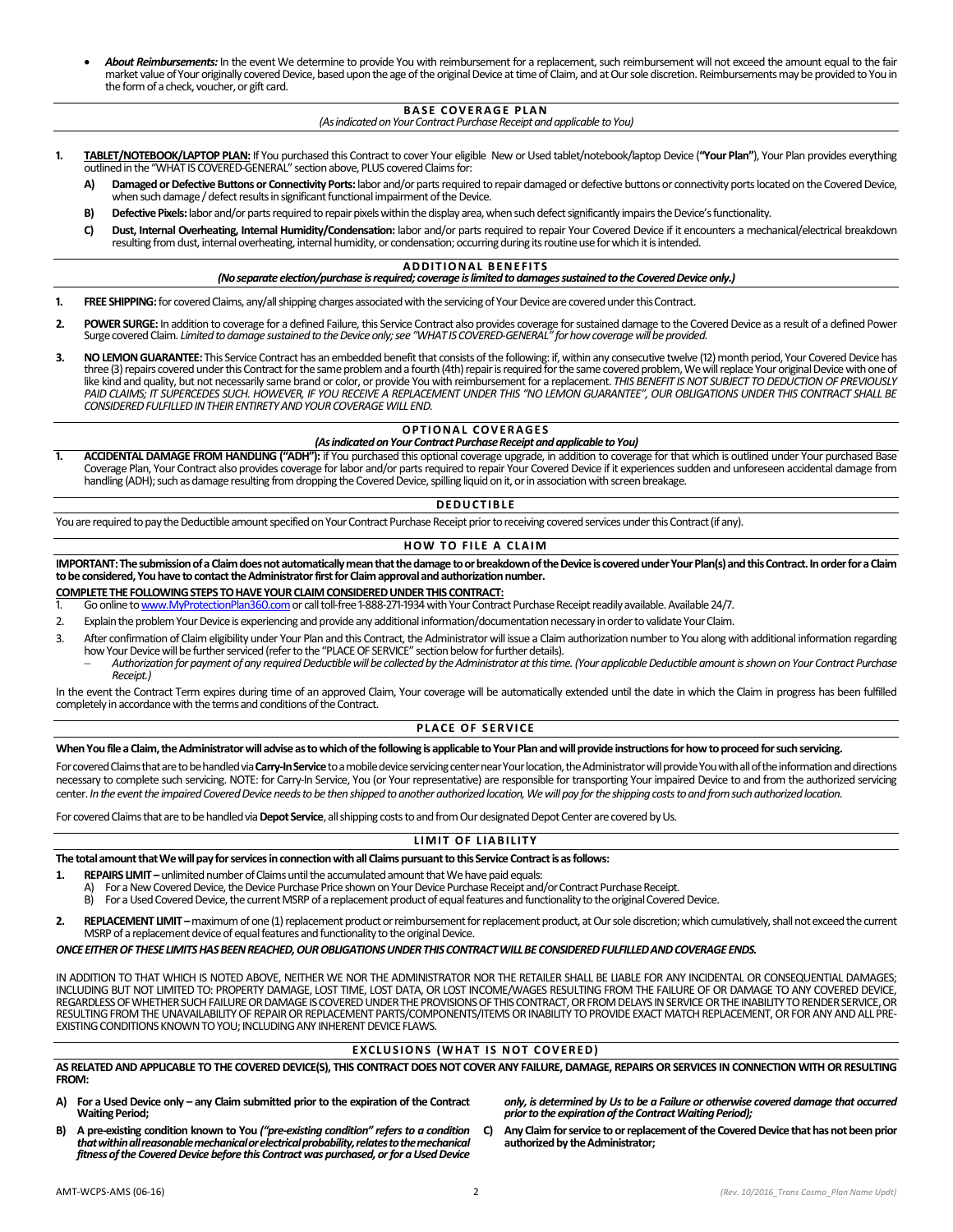- **D) Any Claim related to cosmetic damage** *(meaning damages or changes to the physical appearance of the Covered Device that does not impede or hinder the normal operational function; such as scratches, abrasions, or changes in color, texture, or finish)* **or structural imperfections** *(when such do not impair the overall functionality of the Covered Device)***;**
- **E) Any merchandise that has been confirmed by Our authorized servicer to have removed or altered serial numbers;**
- **F) Servicing of the Covered Device in association with a non-covered Claim, and shipping ordelivery charges associated with the initial purchase of the Covered Device;**
- **G) Fortuitous events; including, but not limited to: environmental conditions, exposure to weather conditions or perils of nature; collapse, explosion or collision of or with another object; fire, any kind of precipitation,humidity(UNLESS YOUR PLAN INCLUDES COVERAGE FOR HUMIDITY), lightning, dirt/sand, smoke, nuclear radiation, radioactive contamination, riot, war or hostile action;**
- **H) Breakdown or damage that is covered under any other insurance, warranty, guarantee and/or service agreement providing the same benefits as outlined in this Contract;**
- **I) Any merchandise that has been confirmed to be used in a commercial, business, heavy industrial and/or educational institution capacity (UNLESS THE APPROPRIATE "OPTIONAL COVERAGE"UPGRADEHAS BEEN PURCHASED);**
- **J) Abuse** *(meaning, the intentional treatment of the Covered Device in a harmful, injurious, malicious or offensive manner which results in its damage and/or breakdown),* **neglect, negligence, misuse, intentional harm or malicious mischief of or to the Covered Device;**
- **K) Theft or mysterious disappearance, loss (unforeseen disappearance) or vandalism of or to the Covered Device;**
- **L) Rust, corrosion, warping, bending, animals, animal inhabitation or insect infestation;**
- **M) Accidental damage from handling ("ADH")** *(meaning damage resulting from unintentional dropping of the Device, or in association with screen breakage or liquid spillage)* **(UNLESS THE APPROPRIATE "OPTIONAL COVERAGE" UPGRADE HAS BEEN PURCHASED);**
- **N) Any upgrades, attachments, accessories or peripherals, or any breakdown or damage to these items;**
- **O) Any items that are consumer replaceable and designed to be replaced over time throughout the life of the Covered Device;including, but not limited to:fuses, batteries, and connectors;**
- **P) Improper removal or installation of replaceable components, modules, parts or peripherals and/or installation of incorrect parts;**
- **Q) Routine, periodic or preventative maintenance;**
- **R)** Lack of providing manufacturer's recommended maintenance or operation/storage of **the Covered Device in conditions outside manufacturer specifications, or use of the Covered Device in such a manner as would be voidable coverage under the manufacturer's warranty, or use of the Device in a manner inconsistent with its design or manufacturer specifications;**
- **S) Adjustment, manipulation, modification, removal or unauthorized repairs of any internal component/part of a Covered Device performed by anyone other than a service center/technician authorized by the Administrator;**
- **T) Any kind of manufacturer recall or rework order on the Covered Device, of which the manufacturer is responsible for providing, regardless of the manufacturer's ability to pay for such repairs; or**
- **U) Service or replacement outside of the United States of America, its territories, or Canada.**

IMPORTANT: RESTORATION OR TRANSFER OF SOFTWARE AND/OR DATA, AND DATA RECOVERY SERVICES ARE EXPRESSLY EXCLUDED UNDER THIS SERVICE CONTRACT. WHEN AT ALL POSSIBLE, WE STRONGLY ENCOURAGE YOU TO BACK UP ALL SOFTWARE AND DATA ON A REGULAR BASIS AND ESPECIALLY PRIOR TO SUBMITTING YOUR COVERED DEVICE FOR SERVICING PURSUANT TO THE TERMS AND CONDITIONS OF THIS CONTRACT.

IF THE ADMINISTRATOR AUTHORIZES SERVICE FOR A CLAIM ON YOUR COVERED DEVICE, AND IT IS THEN DETERMINED BY OUR AUTHORIZED SERVICE CENTER/TECHNICIAN TO BE EXCLUDED UNDER THE TERMS AND CONDITIONS OF THIS CONTRACT, OR RESULTS IN A "NO PROBLEM FOUND" DIAGNOSIS, YOU MAY BE RESPONSIBLE FOR ALL REPAIR COSTS INCLUDING SHIPPING COSTS.

# **OUR RIGHT TO RECOVER PAYMENT**

If You have a right to recover against another party for anything We have paid under this Service Contract, Your rights shall become Our rights. You shall do whatever is reasonably necessary to enable Us to enforce these rights. We shall recover only the excess after You are fully compensated for Your loss.

# **CA N CE L L A T I O N**

You may cancel this Service Contract at any time by informing the Administrator of cancellation request. NOTICE: The following cancellation provisions apply to the original purchaser of this *Service Contract only.NO CANCELLATION FEES APPLY.*

#### **IF YOU CANCEL THIS CONTRACT:**

- 1. Within 30 days of the Contract purchase date, You will receive a 100% refund of the full Contract Purchase Price paid by You, minus any Claims paid by Us (except in Arizona, Georgia, Missouri & Nevada where Claims deduction is prohibited). If Your refund is not paid or credited within thirty (30) days after their cancellation request to Us, We will add an extra 10% to Your due refund for every thirty (30) days the refund is not paid by Us.
- 2. After 30 days from the Contract purchase date, You will receive a pro-rata refund based on 100% of the Contract Purchase Price paid by You, minus any Claims paid by Us (except in Arizona, Georgia, Missouri & Nevada where Claims deduction is prohibited). If Yourrefund is not paid or credited within thirty (30) days after their cancellation request to Us, We will add an extra 10% to Your due refund for every thirty (30) days the refund is not paid by Us.

#### **WE MAY ONLY CANCEL THIS CONTRACT FOR:**

- 1. Non-payment of the Contract Purchase Price/fee by You;<br>2. Material misrepresentation by You: or
- 2. Material misrepresentation by You; or
- Substantial breach of duties under this Contract by You in relation to the Covered Device or its use.

If Wecancel this Contract, We will provide written notice to You at least 15 days (30 days in Georgia) (21 days in Washington) prior to the effective date of cancellation. Such notice will be sent to Your current address in Our file (email or physical address as applicable), with the reason for and effective date of such cancellation. If We cancel this Contract, You will receive a pro-rata refund based upon the same criteria as outlined above.

*NOTICE: If the purchase of this Contract was financed, any outstanding balance due to the finance company will be deducted from any due refund and paid to the finance company instead of You.*

#### **G U A R A N T Y**

This is not an insurance policy; it is a service contract. We have obtained an insurance policy to insure Our performance under this Service Contract. Should We fail to pay any Claim or fail to replace the Device covered under this Service Contract within sixty (60) days after the Claim has been submitted, or in the event You cancel this Service Contract, and We fail to refund any unearned portion of theService Contract price, You are entitled to make a direct Claim against the insurer, Wesco Insurance Company, at 866-505-4048 or 59 Maiden Lane, 43rd Floor, New York, NY 10038.

# **PRIVACY AND DATA PROTECTION**

You agree that any information or data disclosed to Us under this Contract is not confidential. Furthermore, You agree that We may collect and process data on Your behalf when We provide the services contemplated under this Contract. This may include transferring Your data to affiliated companies or thirdparty service providers in accordance with Our Customer Privacy Policy. Except for the purposes of providing services in this Contract, We will not share Your information with third parties without Your permission and We will comply with applicable privacy and data protection laws in Your specific jurisdiction.

Unless specifically prohibited by Your jurisdiction's privacy and data protection laws, We may transfer Your information to other countries and jurisdictions provided that anyone to whom We transferYour information provides an adequate level of protection. In addition, Your information may be accessed by law enforcement agencies and other authorities to prevent and detect crime and comply with legal obligations.

#### **GENERAL PROVISIONS**

- **1. Subcontract.**We may subcontract or assign performance of Our obligations to third parties, but We shall not be relieved of Our obligations to You when doing so.
- **2. Waiver; Severability.** The failure of any party to require performance by the other party of any provision hereof will not affect the full right to require such performance at any time thereafter; nor will the waiver by either party of a breach of any provision hereof be taken or held to be a waiver of the provision itself. In the event that any provision of these terms and conditions will be unenforceable or invalid under any applicable law or be so held by applicable court decision, such unenforceability or invalidity will notrender these terms and conditions unenforceable or invalid as a whole and in such event, such provisions will be changed and interpreted so as to best accomplish the objectives of such unenforceable or invalid provision within the limits of applicable lawor applicable court decisions.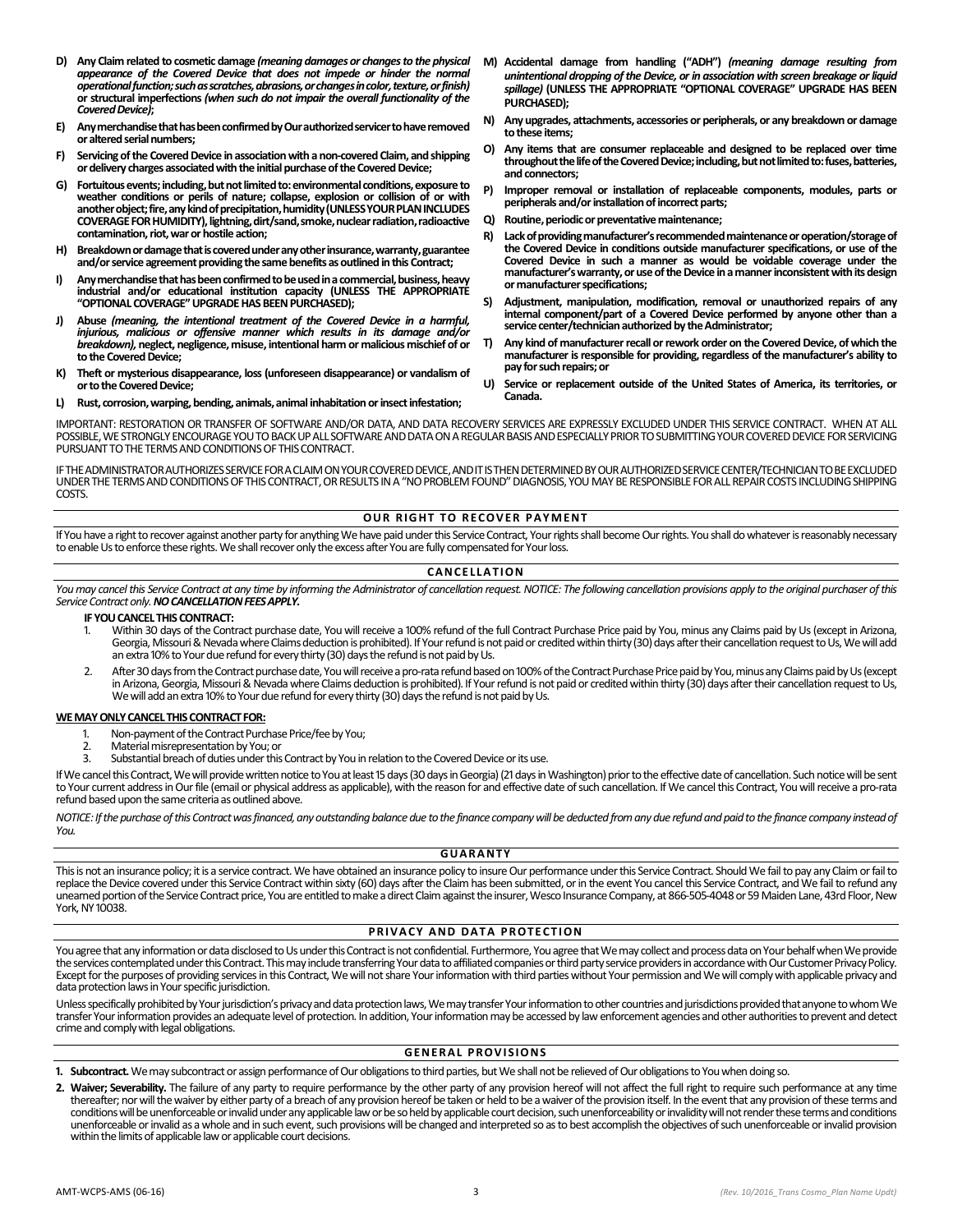**3. Notices.** You expressly consent to be contacted, for any and all purposes, at any telephone number, or physical or electronic address You provide Us. All notices or requests pertaining to this Contract will be in writing and may be sent by any reasonable means including by mail, email, facsimile, text message or recognized commercial overnight courier. Notices to You are considered delivered when sent to You by email or fax number that You provided to Us, or three (3) days after mailing to the street address You provided.

### **R E N E W A B I L I T Y**

This Contract is not renewable.

# **T R A N S F E R A B I L I T Y**

This Contract cannot be transferred to any other party or item.

#### **ENTIRE AGREEMENT**

This Service Contract; including the terms, conditions, limitations, exceptions and exclusions, Your Contract Purchase Receipt and Device Purchase Receipt (if provided separately), constitute the entire agreement between Us and You and no representation, promise or condition not contained herein shall modify these items, except as required by law.

#### **SPECIAL STATE REQUIREMENTS**

**Regulation of service contracts may vary widely from state to state. Any provision within this Contract that conflicts with the laws of the state where You live shall automatically be considered to be modified in conformity with applicable state laws and regulations as set forth below. The following state specific requirements apply if Your Service Contract was purchased in one of the following states and supersede any other provision within Your Service Contract terms and conditions to the contrary.**

**Alabama**: If You need to file a Claimunder this Service Contract, You must obtain authorization by calling the Administrator at 1-888-271-1934 or by visitin[g www.MyProtectionPlan360.com.](http://www.myprotectionplan360.com/)  If You need authorization when the Administrator's office is closed, You may obtain prior authorization by visiting [www.MyProtectionPlan360.com](http://www.myprotectionplan360.com/) any time. Failure to obtain prior authorization may result in non-payment. **CANCELLATION**is amended as follows: Any refund may be credited to any outstanding balance of Your account and the excess, if any, returned to You.

**Arizona**: **WAITING PERIOD** –If the coverage under Your Service Contract is subject to a thirty (30) day Waiting Period, as confirmed on Your Contract Purchase Receipt, thirty (30) days will be added to the Term of Your Service Contract. **WHAT IS NOT COVERED** — We shall not provide coverage only for those specifically listed items in the "**WHAT IS NOT COVERED"** section which<br>occurred while owned by You. "Pre-exis NOT COVERED ITEM S) is amended as follows: Adjustment, manipulation, modification, removal or unauthorized repairs of any internal component/part of a Covered Device performed after the effective date of this Service Contract by anyone other than a service center/technician authorized by the Administrator or Us;

**California:** Warrantech Consumer Product Services, Inc. (License No. SA-1) is the Service Contract Administrator and AMT Warranty Corp. (License No. SA-42) is the Obligor for this Service Contract. CANCELLATION: is amended as follows: This Service Contract may be canceled by the Service Contract holder for any reason, including, but not limited to, the Device covered under this Service Contract being sold, lost, stolen or destroyed. If You decide to cancel Your Service Contract, and Your cancellation notice is received by the Administrator within thirty (30) days for a home electronic, or within sixty (60) days for all other covered products, of the date You received the Service Contract, and You have made no Claims against the Service Contract, You will be refunded the full Service Contract price paid by You; or if You have made Claims against the Service Contract or Your Service Contract is canceled by written notice after thirty (30) days for a home electronic, or after sixty (60) days for all other covered products, from the date You received this Service Contract, You will be refunded a prorated amount of the Service Contract price paid by You, less any Claims paid.

Connecticut: In the event of a dispute with Administrator, You may contact The State of Connecticut, Insurance Department, P.O. Box 816, Hartford, CT 06142-0816, Attn: Consumer Affairs. The written complaint must contain a description of the dispute, the purchase or lease price of the Product, the cost of repair of the Product and a copy of the warranty Service Contract. You may cancel Your Service Contract if the covered Product is sold, lost, stolen, or destroyed.

Florida: This Service Contract is between the Provider, Technology Insurance Company, Inc. (License No. 03605) and You, the purchaser. The rates charged to You for this Service Contract are not subject to regulation by the Florida Office of Insurance Regulation. You may cancel Your Service Contract by informing the Administrator, WCPS of Florida, Inc. (License No. 80202) of Your cancellation request. **CANCELLATION:** is amended as follows: In the event the Service Contract is canceled by You, return of the premium shall be based upon ninety percent (90%) of the unearned pro rata premium less any Claims that have been paid or less the cost of repairs made on Your behalf. In the event the Service Contract is canceled by the Administrator or Provider, return of the premiumshall be based upon one hundred percent (100%) of the unearned pro rata premium less any Claims that have been paid or less the cost of repairs made on Your behalf.

**Georgia:** This Service Contract will be interpreted and enforced according to the laws of the state of Georgia. **WHAT IS NOT COVERED ITEM S)** is amended as follows: Adjustment, manipulation, modification, removal or unauthorized repairs of any internal component/part of a Covered Product performed after the effective date of this Service Contract by anyone other than a service center/technicianauthorized by the Administrator or Us. **CANCELLATION:WE MAY ONLY CANCEL THIS CONTRACT FOR: ITEM 3.** is deleted and replaced with: Fraud by You. WAITING PERIOD – If the coverage under Your Service Contract is subject to a thirty (30) day Waiting Period, as confirmed on Your Contract Purchase Receipt, thirty (30) days will be added to the Term of Your Service Contract.

**Illinois:** Covered items must be in place and in good operating condition on the effective date of coverage and become inoperative due to normal wear and tear after the effective date of this Service Contract.

**Indiana:** This Contract is not insurance and is not subject to Indiana insurance law**.** Your proof of payment to the issuing Retailer for this Service Contract shall be considered proof of payment to the insurance company which guarantees Our obligations to You. The GUARANTY section of this Contract is deleted and replaced with: If We fail to perform or make payment due under this Contract within sixty (60) days after You request the performance or payment, You may request the performance or payment directly from the insurer, Wesco Insurance Company, at 866-505-4048 or 59 Maiden Lane, 43rd Floor, New York, NY 10038., including any applicable requirement under the Contract that the Providerrefund any part of the cost of the Contract upon cancellation of the Contract.

Nevada: This Contract provides coverage that is excess over any other applicable coverage. Only unauthorized product repairs, modifications or alterations performed after the effective<br>date of the Service Contract, or dama of this Service Agreement may cancel this Service Agreement within seventy (70) days from the date of purchase for any reason. After seventy (70) days, the Provider may only cancel this Service Agreement for fraud by You, material misrepresentation by You, nonpayment by You ra substantial breach of duties by You relating to the covered property or its use. If We cancel<br>this Service Agreement, We shall mai for the cancellation. If We cancel this Contract, You will receive a pro-rata refund based upon the same criteria as outlined above.

# **For Used Devices Only: Coverage under Your Plan begins after a Waiting Period of thirty (30) days from the Contract purchase date.**

**New Hampshire:** In the event You do not receive satisfaction under this Service Contract, You may contact the New Hampshire Insurance Department at 21 South Fruit Street, Suite 14, Concord, NH 03301, 603-271-2261.

New Mexico: The Provider of this Service Contract may cancel this Service Contract within seventy (70) days from the date of purchase for any reason. After seventy (70) days, the Provider may only cancel this Service Contract for fraud, material misrepresentation, nonpayment by You, or a substantial breach of duties by You relating to the covered property or its use.

**North Carolina: CANCELLATION: WE MAY ONLYCANCEL THIS CONTRACT FOR:**is deleted and replaced with: 1. Non-payment of the Contract Purchase Price/fee by You; or 2. A direct violation of the Service Contract by You. If We cancel this Contract, You will receive a pro-rata refund based upon the same criteria as outlined above.

**Oklahoma:**The Service Warranty Association is AMT Warranty Corp., Oklahoma Identification #862268. This is not an insurance contract. Coverage afforded under this Service Contract is not guaranteed by the Oklahoma Insurance Guaranty Association. The **CANCELLATION**section of this Contract is deleted in its entirety and replaced with the following: If You cancel this Service Contract within the first thirty (30) days and no Claimhas been authorized or paid within the first thirty (30) days, We will refund the entire Service Contract Purchase Price paidby You. If You cancel this service warranty after the first thirty (30) days, or have made a Claim within the first thirty (30) days, return of premium shall be based upon ninety percent (90%) of the unearned pro rata premium less the actual cost of any service provided under the Service Contract. If We cancel this Service Contract, return of premium shall be based upon one hundred percent (100%) of unearned pro rata premium less the actual cost of any service provided under the Service Contract. **WAITING PERIOD** – If the coverage under Your Service Contract is subject to a thirty (30) day Waiting Period, as confirmed on Your Contract Purchase Receipt, thirty (30) days will be added to the Term of Your Service Contract.

**Oregon:**This Service Contract is an agreement between the Obligor/Provider, AMT Warranty Corp., 59 Maiden Lane, 43rd Floor, New York, NY 10038, (866) 327-5818 and You.

**South Carolina:**If You have any questions regarding this Service Contract, or a complaint against the Obligor, You may contact the South Carolina Department of Insurance at 1201 Main Street, Suite 1000, Columbia, South Carolina 29201, (803) 737-6160.

**Texas:**Warrantech Consumer Product Services, Inc.,service contract administrator No. 187. If You have any questions regarding the regulation of the Service Contract Provider or a complaint against the Obligor, You may contact the Texas Department of Licensing & Regulation, 920 Colorado, P.O. Box 12157, Austin, Texas 78711, (800) 803-9202. You may return this Service Contract within thirty (30) days of the date of purchase of this Service Contract. You may apply for reimbursement directly to the insurer if a refund or credit is not paid before the forty-sixth (46th) day after the date on which the Service Contract is canceled.